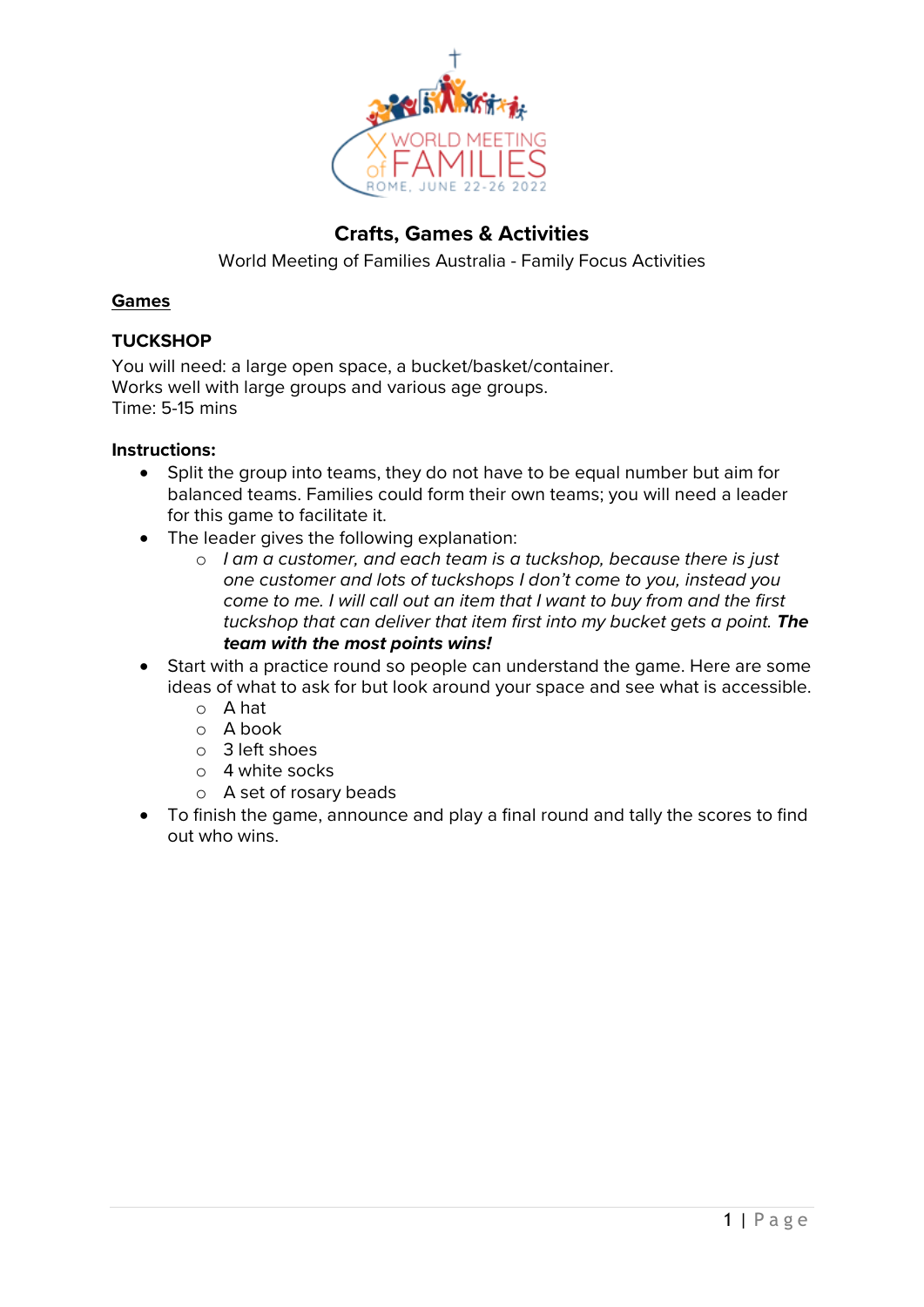## **WHO AM I?**

You will need: A pen for each person, small pieces of paper/post-its (enough for 3-5 per person), a container.

Can be a challenging game for young children.

Time: 10-20 mins (depending on the number of players)

#### **Instructions:**

- Split the groups into teams of 3-5 people each. If playing with a large group, you may want to play multiple games alongside each other. Games can be of at least 2 teams playing against each other.
- Get each person to write down 3-5 names on the small pieces of paper (one name per piece) and to place them in the container.
- This game is played in three rounds and the /team with the most points at the end wins.
	- o **First round**: A person from the team takes out a piece of paper and has to try to get their team to guess who it is without saying their name. They have 30 sec (can be longer if you choose) to get as many as they can, the team gets a point for every correct guess. Teams take it in turns.

*If they run out of names before their turn is finished, pause the time and start the second round and restart the time.*

- o **Second round:** Once all the names have be guessed they are all placed back in the container and this time the person up the front can only use **three words** for their team to guess the person.
- o **Third round:** Replace all the names in the container and this time they can only use one word to guess the name.
- Keep track of the score and the team with the most points wins.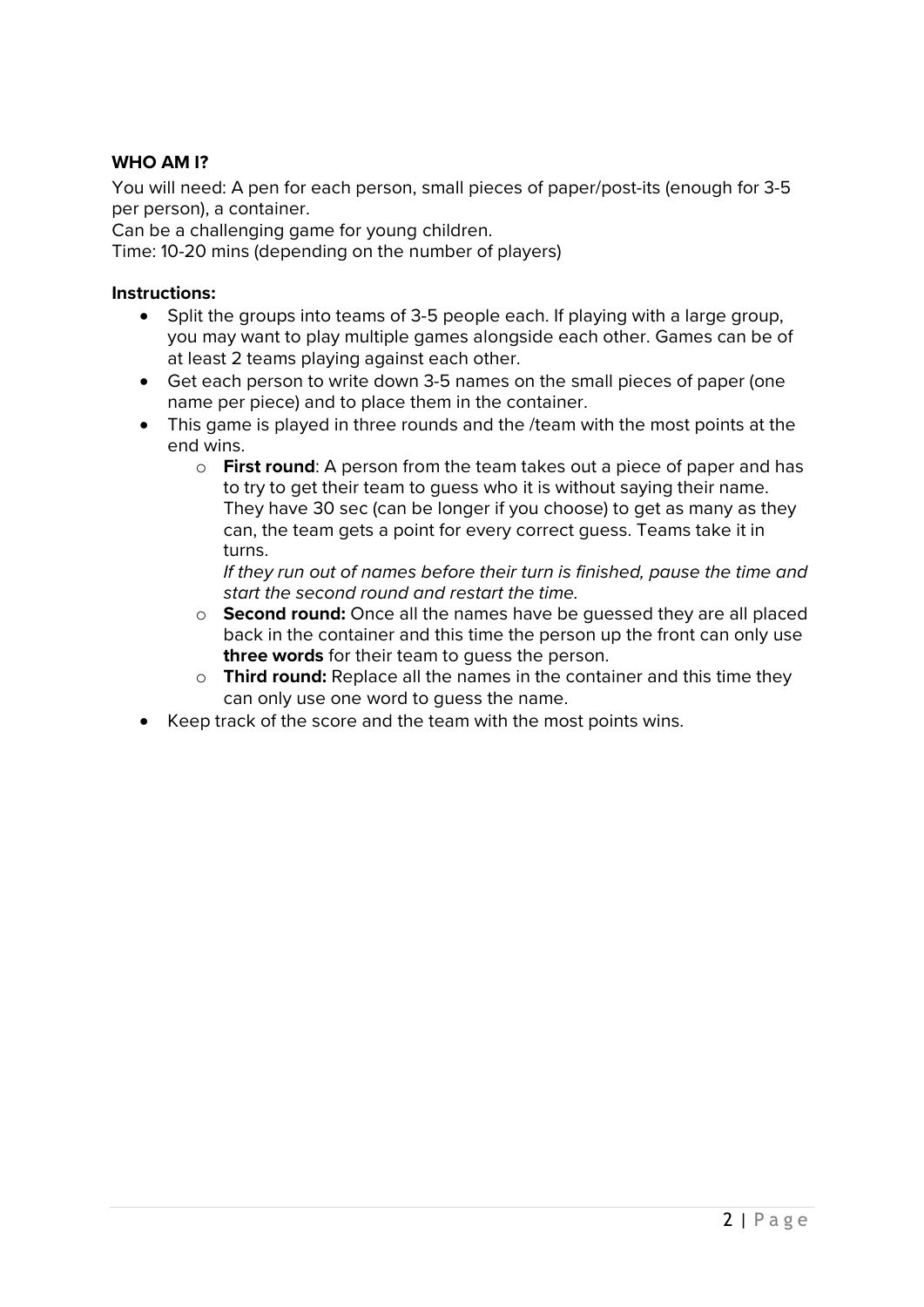# **HEADS AND TAILS**

Suits large groups and does not need much space, people can do it where they are standing.

Can be played as individuals or as large teams e.g., kids versus grown-ups. You will need: two coins and two people to flip them at the same time.

- Get the crowd to guess what face of the coin will be facing up when you flip the coins, as there are two coins the choices are; two heads, two tails or one head and one tail.
- Here's how they guess: head hands on heads, tails hands on their hips/rears, heads & tails – one hand on each.
- Once everyone has placed their hands flip the coins and anyone who gets it wrong takes a seat. Everyone left standing goes on to the next round.
- The last person left standing is the winner.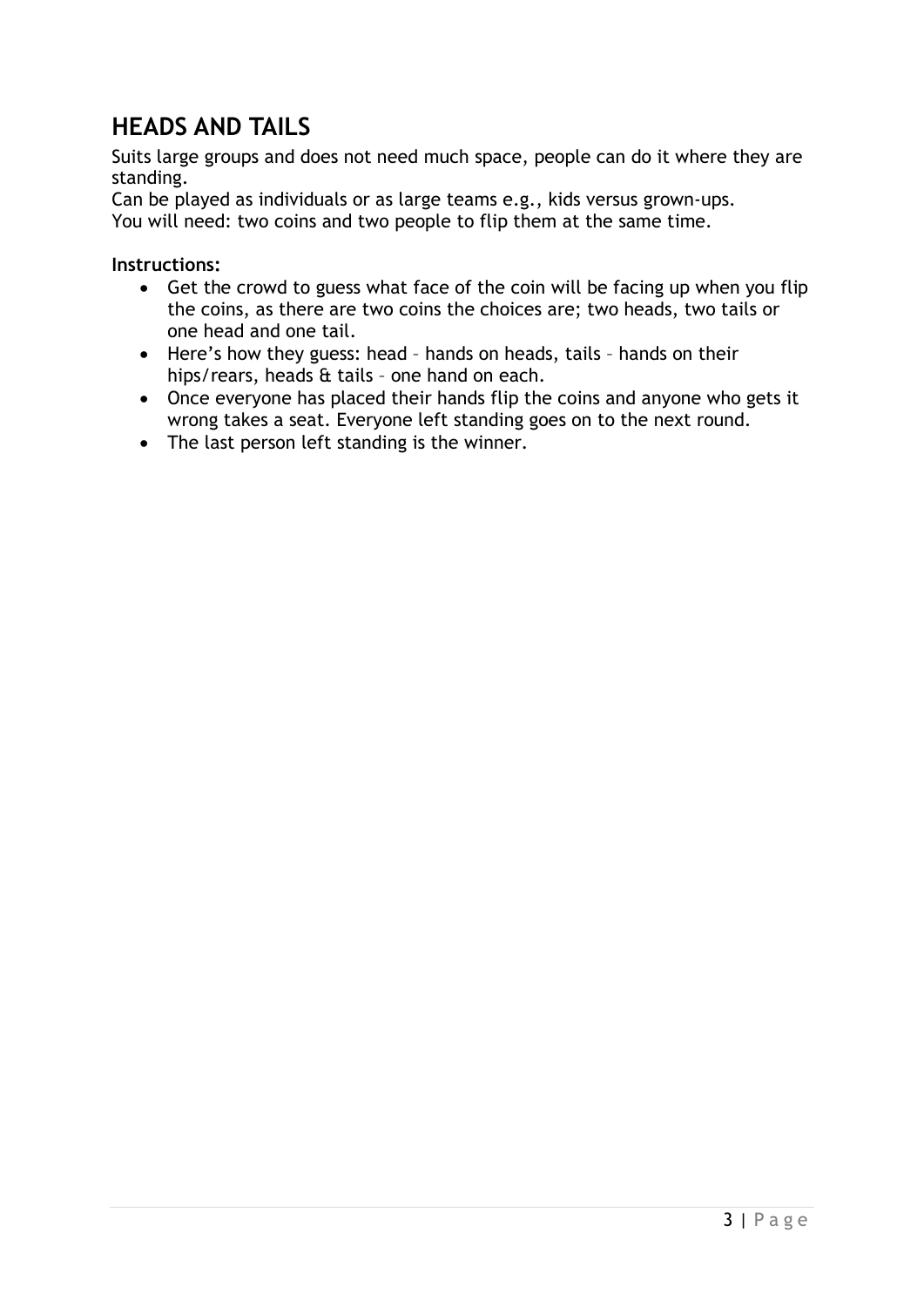# **ANIMAL TAP**

Suits groups from 10-30, will need a space large enough for everyone to gather in a circle. You will need: A pillow/cushion or soft item for 'tapping'.

## **Instructions:**

- Choose one person to be in the middle and give them the pillow. Everyone else gathers in a circle around them. Each person in the circle chooses an animal (there can't be double ups, each person has to have their own animal).
- Get a three-beat rhythm going with the people in a circle (like Queens We will rock you), it can be two claps on their legs and one hand clap, or two hand claps and a finger snap. Start with one person in the circle, they call out their own animal and then call out another on the beat; for example: *Clap, clap* **"dog",** *clap clap* **"elephant"**
- The person who chose the elephant then continues the rhythm *Clap, clap* **"elephant",** *clap clap* **"cow"**
- While this is happening the goal of the person in centre is to 'tap' whoever is speaking with the pillow before they can announce another animal, the goal of the people in the circle is to avoid getting tapped.
- Once the person in the centre taps someone in time they swap out and take the others place and their animal and the games resumes with a new person in the centre.
- As the game continues, speed up the beat so it gets faster and faster.

### **Variations:**

- Add actions to the animals as well, so they say the name and do the action on the third beat.
- Instead of animals you could just use names, a way for everyone to learn each other's names.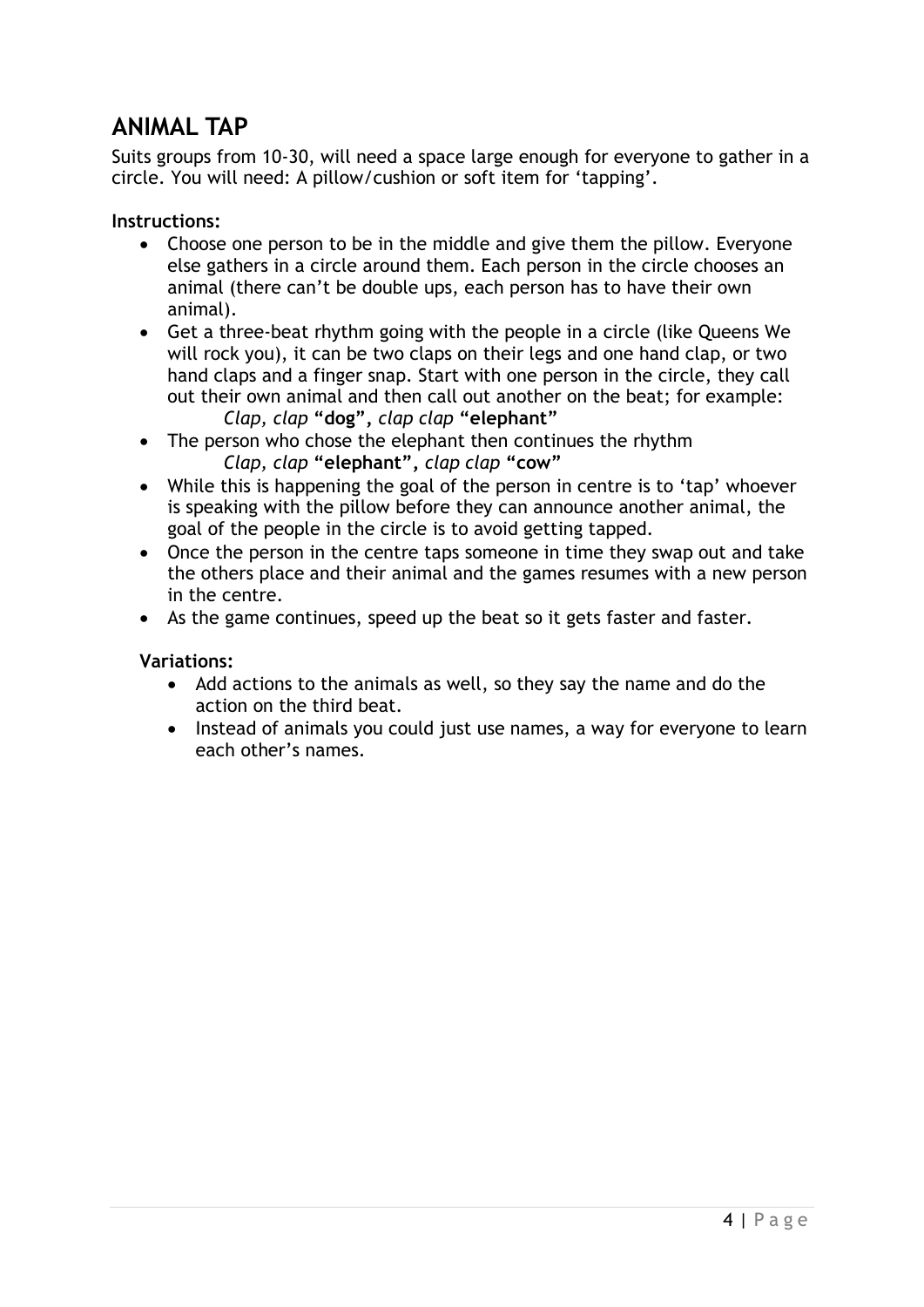# **HULA HOOP CHALLENGE**

For these challenges you will needs groups of 6-10 depending on the ratio of adults and children you have altogether.

- 1. Get on board! Each team places the hula hoop on the floor and it challenged to get every person in the team into the hoop with no hand or foot touching outside the hoop. You can make this more or less challenging by adjusting the size of the hoops or the groups.
- 2. Hula thread through Have your group stand in a circle holding hands. This challenge is for the team to pass the hula hoop once around the circle without anyone letting go. For an extra challenge, have them pass two different-sized hoops around the circle in opposite directions.
- 3. Hula hoop tag This game is adapted from the classic game of tag. Firstly, mark out the playing area so that everyone knows where 'out-of-bounds' is then place 8-12 hula hoops in the playing area (adjust according to the number of people playing and the size of the area if needed). The hula hoops represent 'bar'. Choose one or two people to be 'it' and let the chase begin! Those being chased can avoid being caught by stepping into the hula hoops but they are only allowed to stay in the hoops for 5 seconds before they have to get out.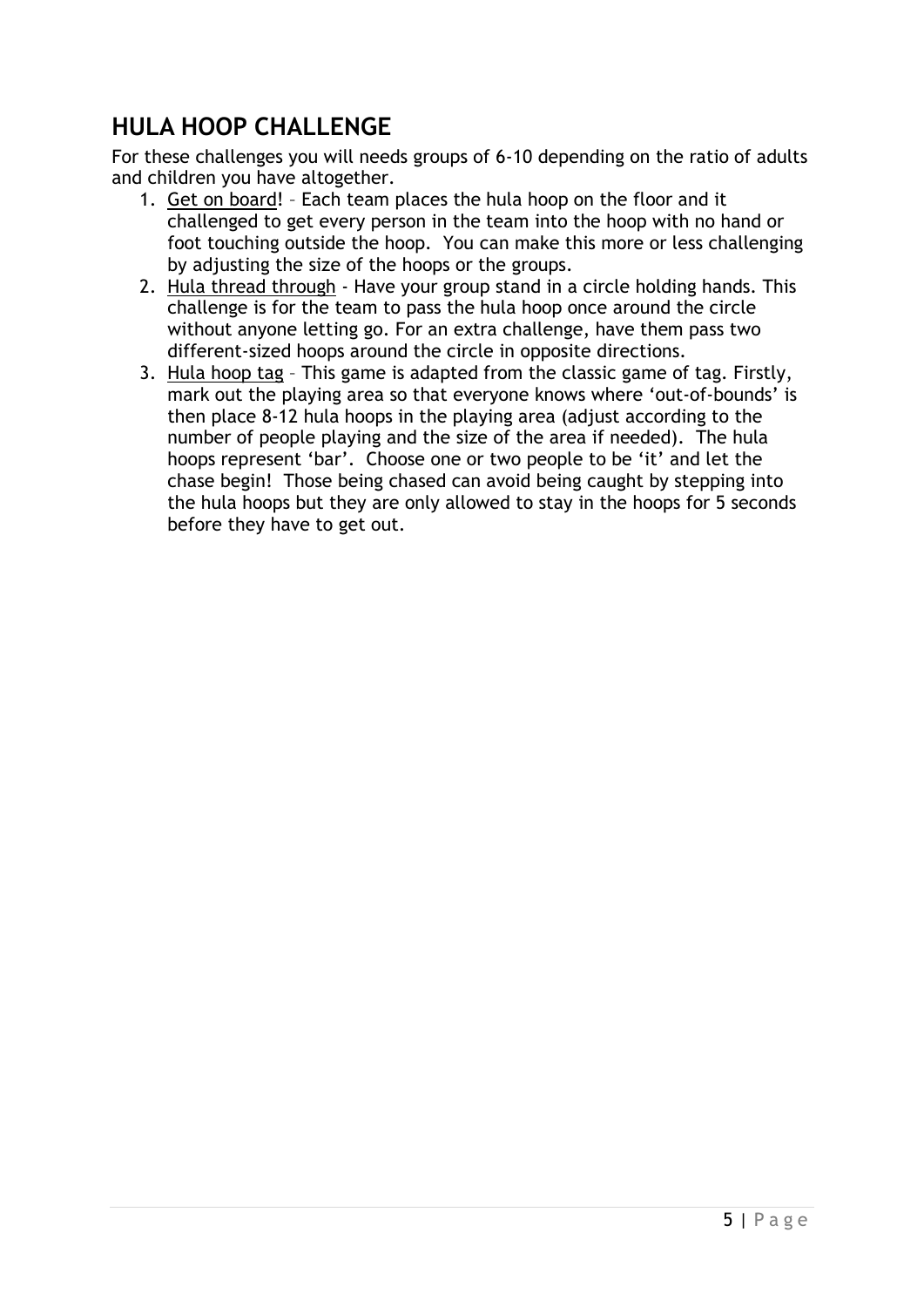# **CHAIN TAG**

This is a very simple game based on the common game of 'tag'. In Chain Tag, two people are chosen to be it. They will hold hands and chase people down. When they catch someone that person becomes part of the chain and links hands with them. They can also split into even numbers (like groups of 2 or 4) once the chain gets long enough. This game continues until nobody is left unchained.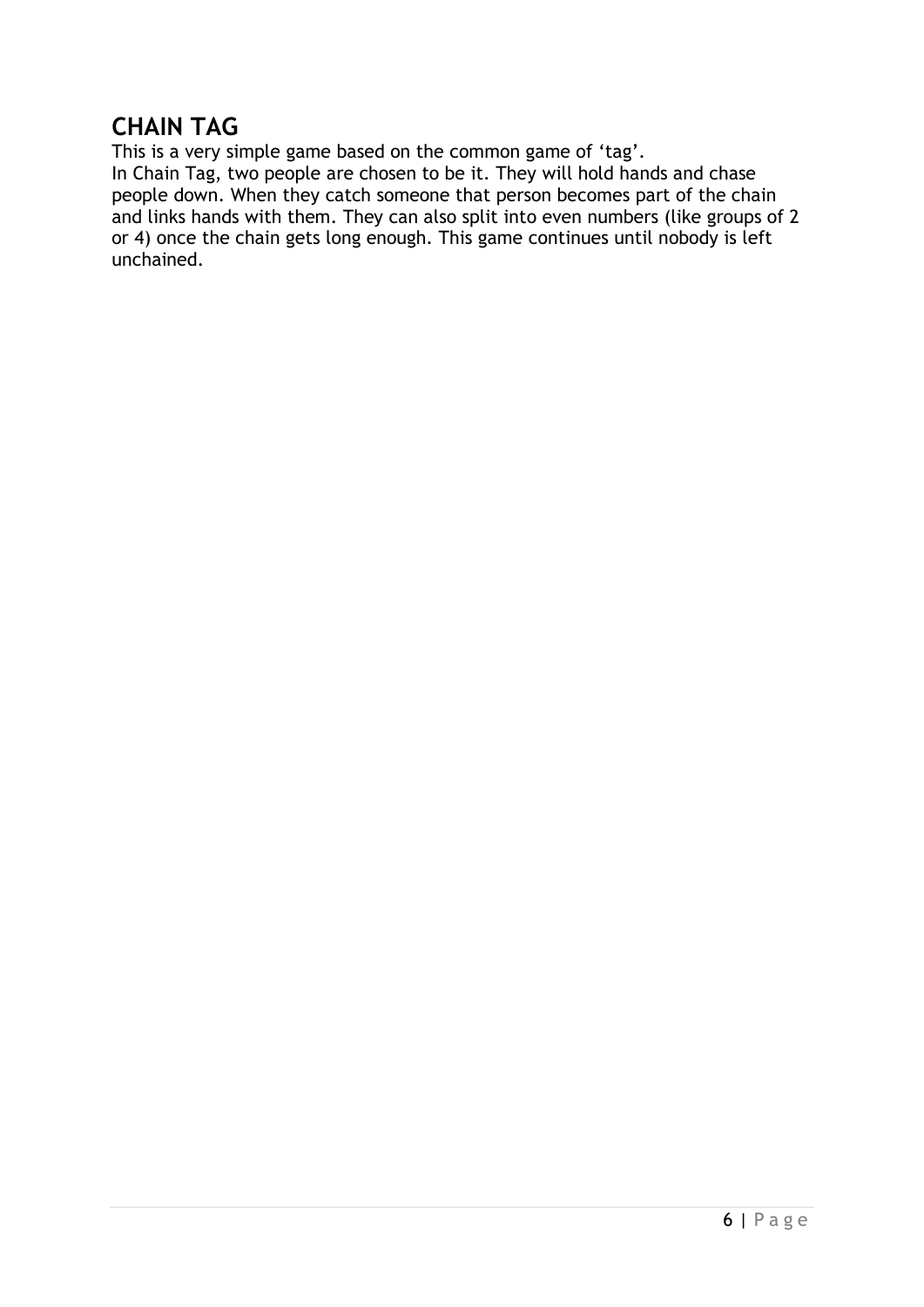## **NOUGHTS AND CROSSES RELAY**

The set up for this game is the same as a relay activity with two teams on opposite sides of a playing area (you can mark this with rope or other markers).

In the centre of the playing area use rope to create a large 'Noughts and crosses' game board. Give each team a set of 6 coloured disposable plates (a different colour for each team).

When the facilitator calls 'go', the first person from each team runs down to the noughts and crosses board and places their plate in one of the game board squares. After they place the plate, they race back to their line to high five the next person in line. The next person then takes their turn to run down to the noughts and crosses board and places their plate in one of the other game board squares. The goal is to have your team get 3 in a row (horizontally, vertically, or diagonally). If all 3 plates have been played and there is no three-in-a-row, the next person in line will run down and move one of their own team markers into an open square on the game board. The game is over, when one team achieves three-in-a-row.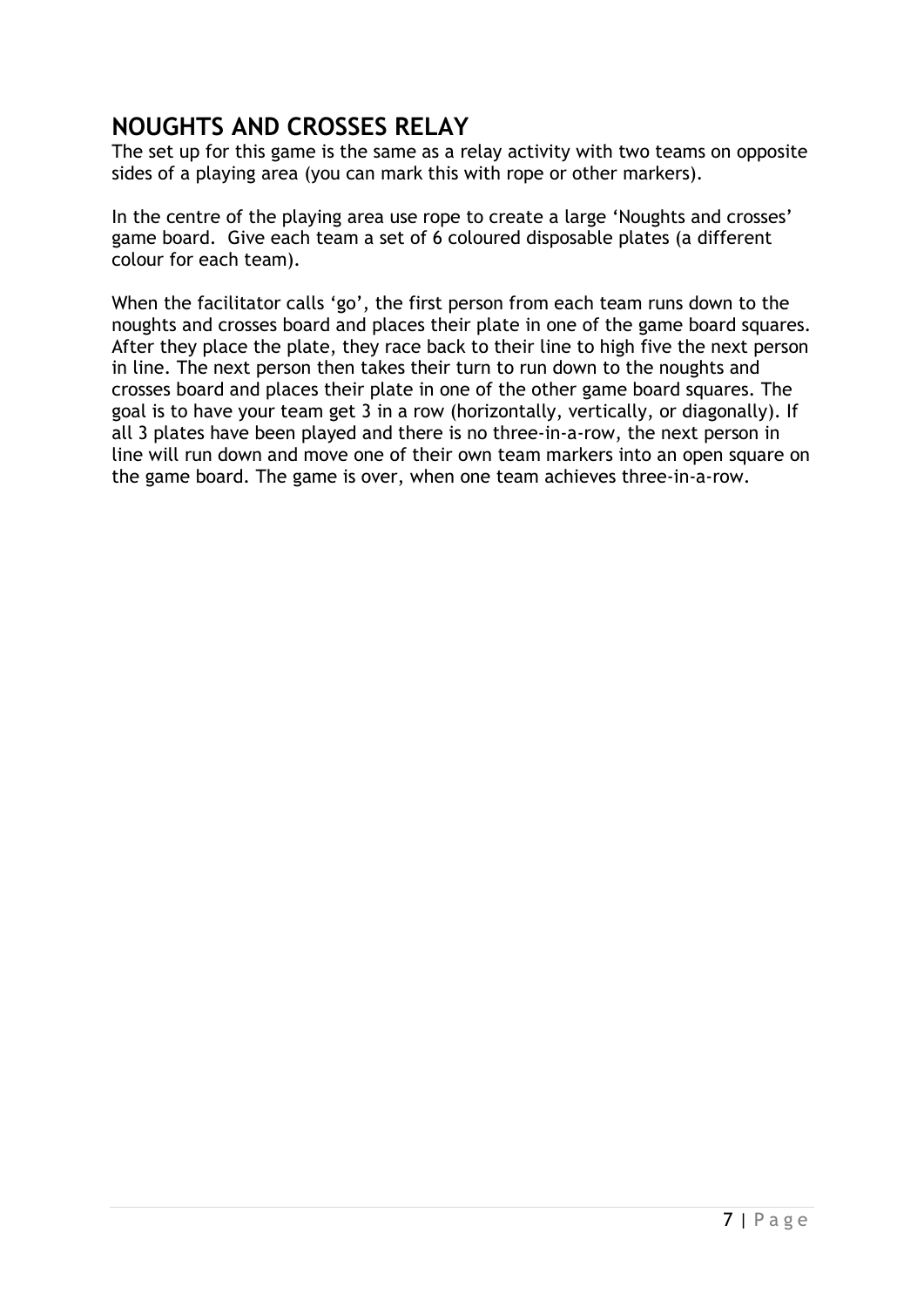# **Crafts**

# **MY FAMILY**

## **Aim: The aim of this activity is to help families see how their family along with those around us build a community that stands together.**

This can be done individually or as a family project. This activity can be 10-25mins.

## **You will need:**

- A sheet of paper A4/A3 depending on how many people are working on it together.
- Coloured paper in various colours including greens browns
- Scissors
- Glue
- Pens
- Optional: For a tree trunk you can draw onto the page, glue brown paper or use tissue paper or sticks.



## **What to do:**

- Begin with the tree outline either drawn or glued onto the page.
- Then add leaves, with each leaf write down the name of a family member, begin with the close family in the centre then add on more and more for extended family members.

## **Debrief it:**

Once everyone has finished their family trees, get them to lift them up and show one another, they can describe who is in their family trees. Then debrief it in the following way

*I can see lots of great trees, some have lots of leaves all spread out and others may have fewer leaves but are close together. That's like families, some a big families and some are small, some are close together and others are spread out far and wide. But when I look around I see lots of trees its like we have a forest in here. Imagine for a moment, a huge forest – the biggest forest you can imagine of all different types of trees. That is like our Church, we aren't single trees that's stand alone we are families of all shapes and sizes that come together, supporting and loving one another. Pope Francis calls our Church a family of families, a place where we can love one another just like God loves us.*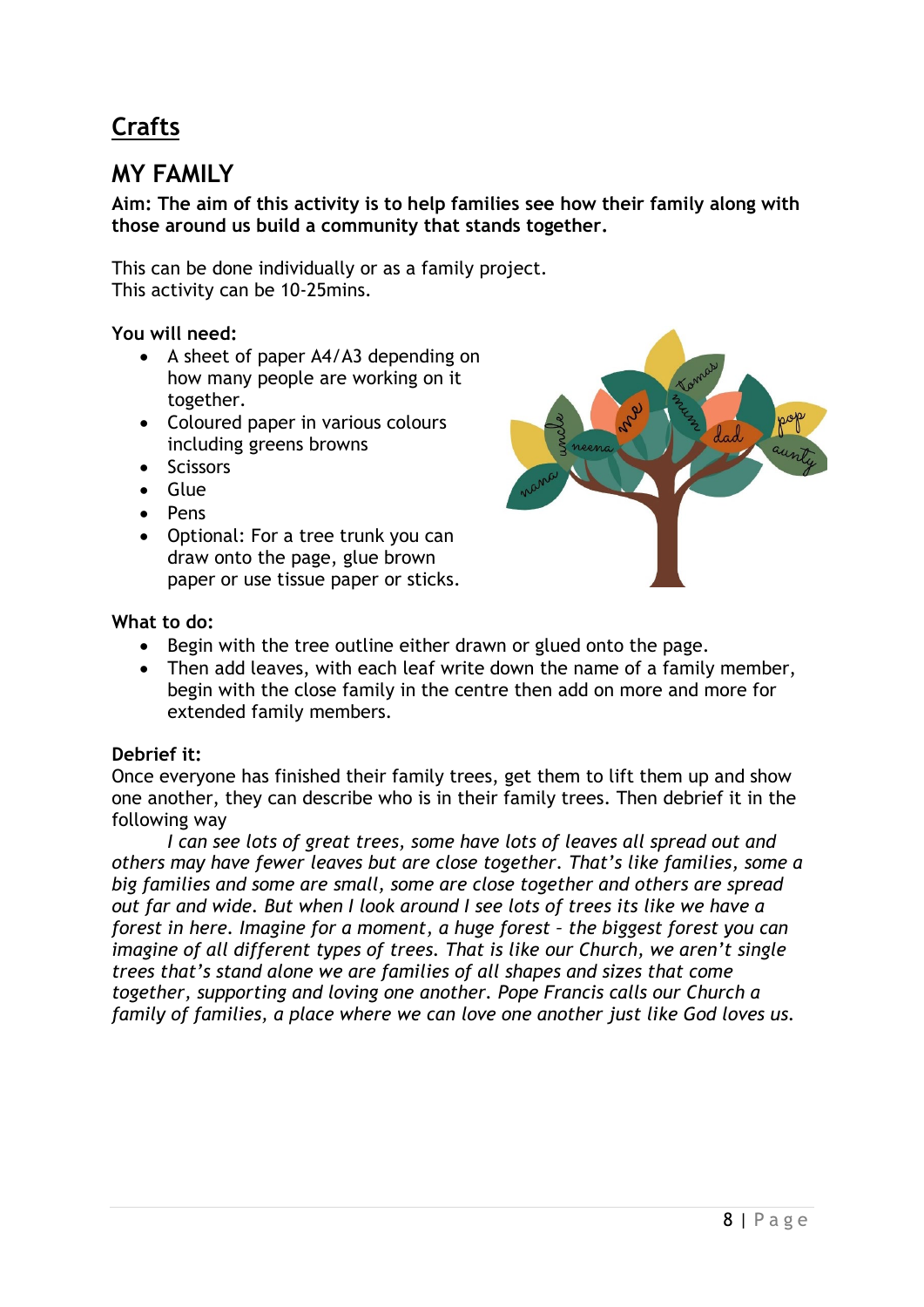# **ANCIENT PROMISES**

**Aim: This activity is a fun and creative way for children and families to understand that the God made a promise to his people a long time ago to always be with us.** 

**You will need:**

- Paper
- Teabags/instant coffee and water
- Paint brushes
- Marker pens

## **Instructions:**

• Lay out some newspaper to cover and protect surfaces. In small cups mix teabag/coffee (1/4tsp) with some cold water  $(1/2c)$ .



- Scrunch up the paper into a back then smooth it out again. The wrinkles will 'age' the paper. Then paint it so it is all covered in a thin layer of brown water and leave to dry.
- Once dry, then write on the paper. You may want to use scriptures from the prophets of the Old Testament and decorate the pages.

### **Ideas for promises:**

- 'The Spirit of the Lord is upon me' Luke 4:18
- 'Do not fear, for I am with you' Isaiah 41:10
- 'The Lord himself goes before you and will be with you; he will never leave you nor forsake you. Do not be afraid.' Deut 31:8
- 'In this world you will have trouble. But take heart! I have overcome the world." John 16:33
- '"For I know the plans I have for you" declares the Lord, "plans to prosper you and not to harm you, plans to give you hope and a future."' Jeremiah 29:11

## **Debrief it:**

These scrolls look ancient, not like they were made just a few moments ago. It's a good way for us to remember the promises God has made us. He has promised us today that he will always be with us, and he has promised us, our parents, grandparents great- grandparents, and has made that promise for thousands and thousands of years to come. God will always be with you and he will always love you.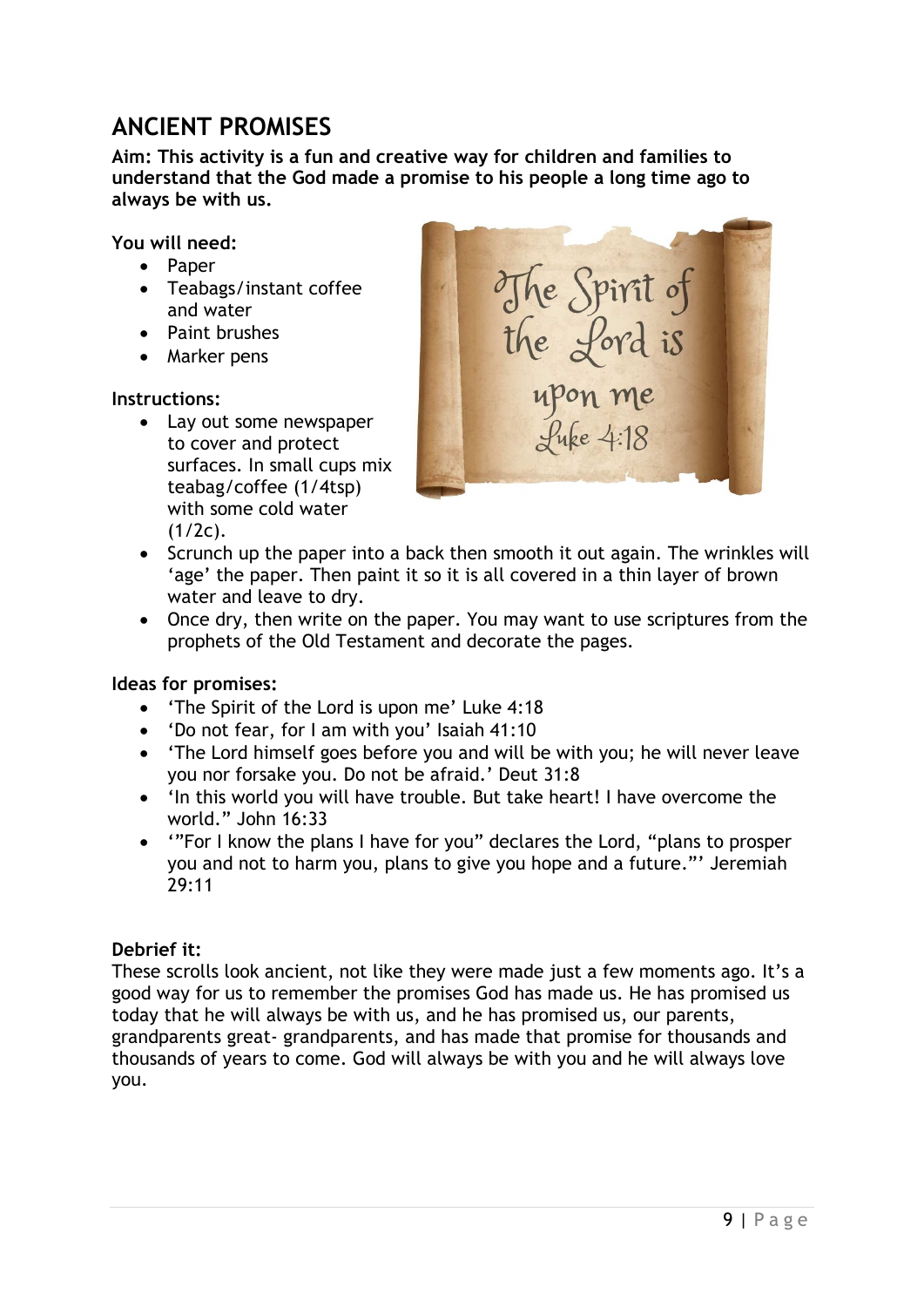# **CALM DOWN BOTTLES**

**Aim: A creative and calming tool children can use in moments when there emotions feel bigger than they are. Sitting with these calm down bottles for a while can help kids take a moment to think about what's happened and then come back and find peace with others.**

**You will need:**

- Clear bottles (one per person)
- Water
- Clear glue (like Elmer's clear glue)
- Assorted glitter
- Assorted items (e.g., crosses for Jesus, hearts for love, birds or flowers for peace, circles for friendship, even letters to spell certain words, or whatever else you might find in the local \$2 shop!)

Note: there is a little bit of trial and error involved in this activity depending on the capacity of the bottles you have and the thickness of the mixture that you prefer. We recommend testing it at home to work out the quantities that will suit you.



## **Instructions:**

- Pour some of the clear glue into the bottle
- Add glitter of your choice
- Add the other items of your choice and discuss that they can represent the things Jesus wants to see in us.
- Gently mix and continue until you are happy with the thickness of the liquid and the density of the glitter and other items
- Secure the lid firmly

### **Debrief it:**

Sometimes when things that are not so good start to creep out of us, it can be helpful to take a bit of time to calm down and be mindful of the good things we want to have shining out from inside us.

These calm bottles can help with that!

We have filled them with things that represent the good things Jesus wants to see inside us: crosses for Jesus, hearts for love, birds or flowers for peace, circles for friendship.

In moments when you are feeling really angry or sad you can shake up the bottle and then watch it as it starts to settle down and as the bottle settles, so can we. Look for the things Jesus wants to see in you and think about how you can show him and show others.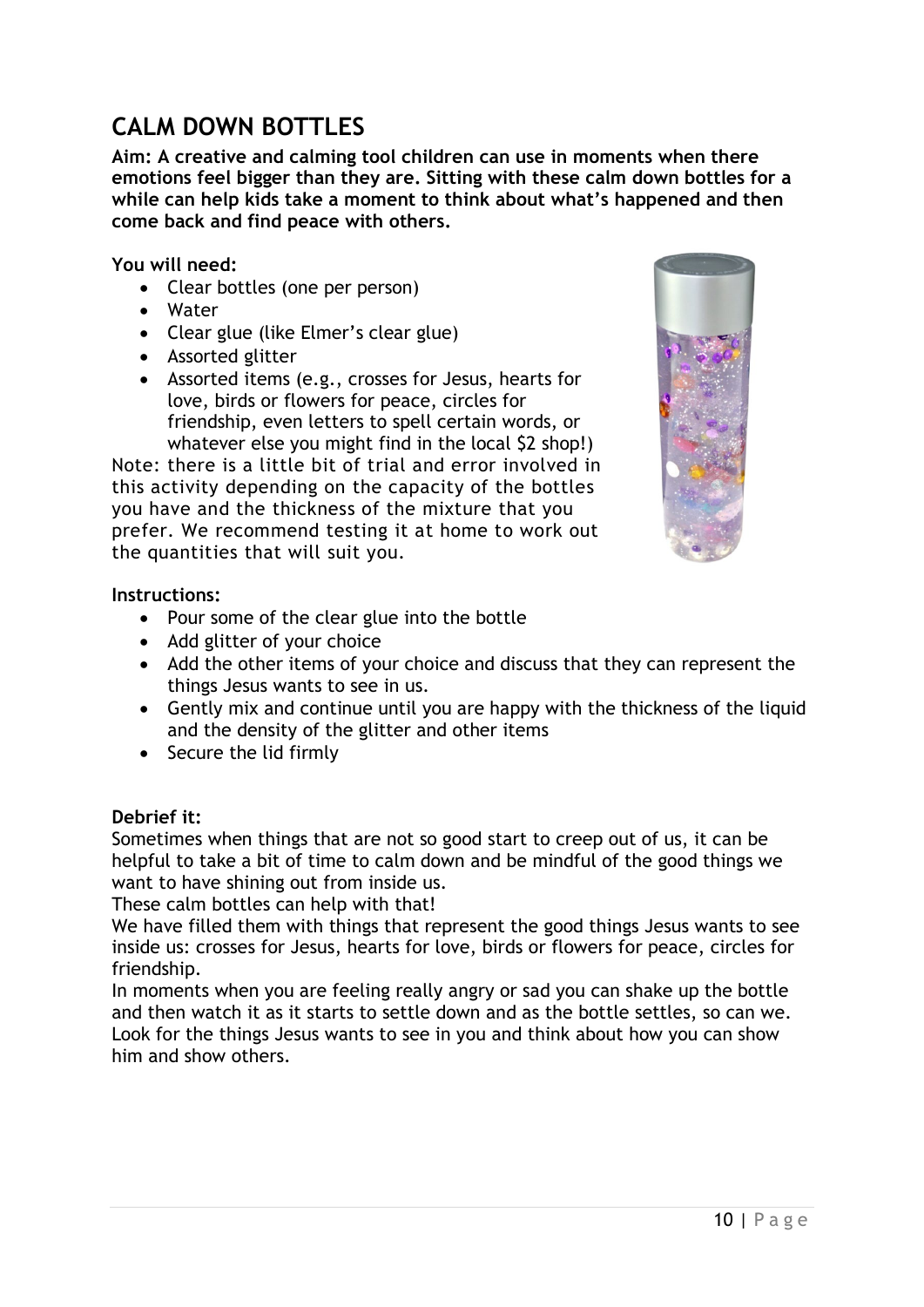# **Activities**

## **MAKING JOY**

### **Aim:** This activity asks

children to think about what they can do for themselves, for others and for Jesus to bring joy.



- On three large pieces of paper, write out the letters J O Y on each of them and the words Jesus, Others and You below, as above.
- This activity can be done in two ways. Firstly, using small bean bags or something that can be thrown and land on the paper get the children to line up and one at a time, throw the bean bags onto the one the paper. Whichever letter it lands on the children have to name something they can do for them. For example:
	- o For Jesus: spend time in prayer, come to Mass, write a letter to Jesus
	- $\circ$  For Others: do something helpful at home, write a note telling someone what you like about them, share a treat with someone else/
	- o For You: spend some time doing a hobby, hang out with your friends, dance around to your favourite music.
- Alternatively, put the large paper on the wall and give each child three post it notes, get them to write one thing for each and then invite each child to come up and add their notes to the each of the letters and share with everyone what they have written down.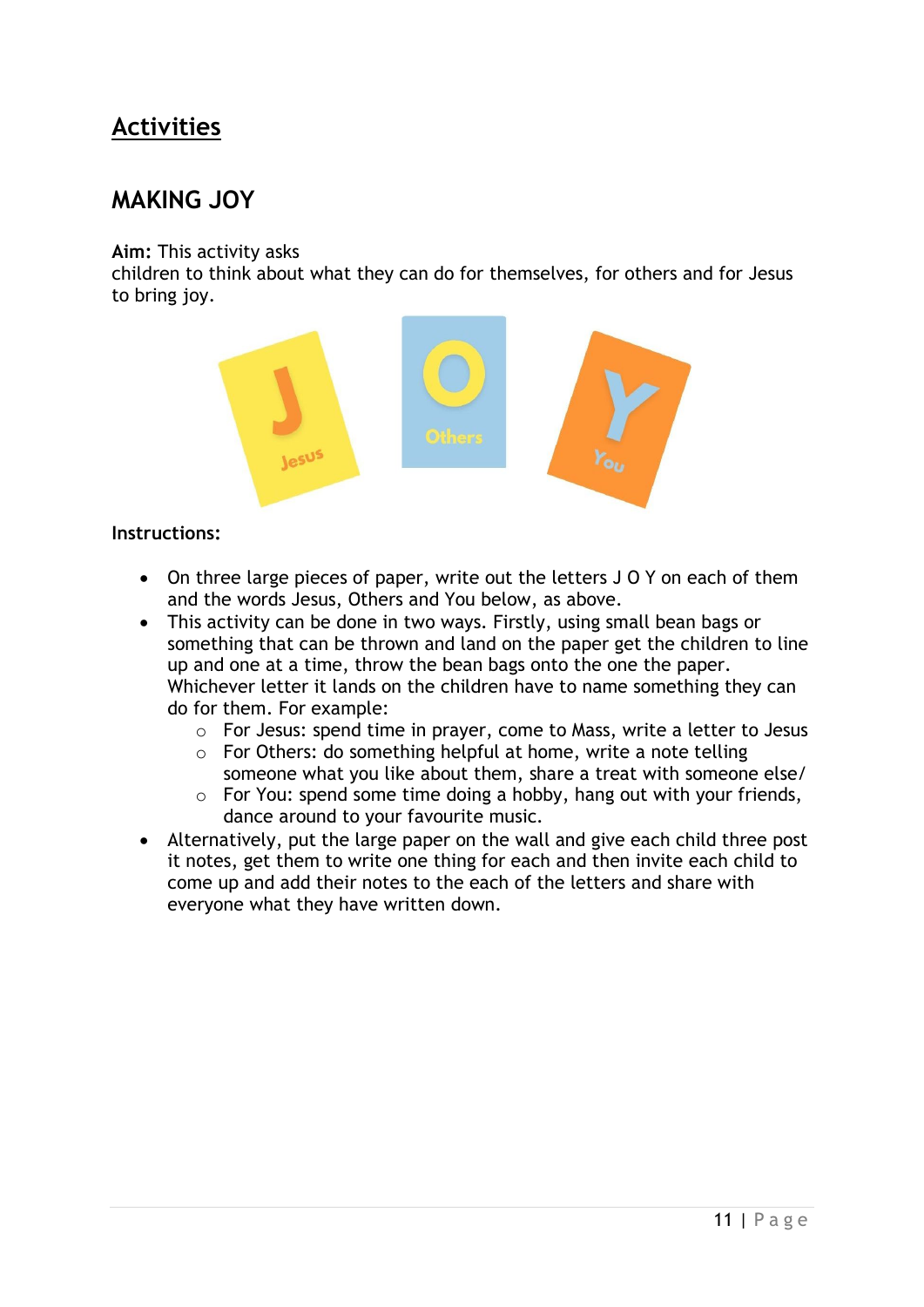## **HELPING HANDS**

- Put the families into teams of 3 or 4 and each person has something they can't do e.g. one person is blindfolded, one person can't speak, one can't walk, one can't use their hands (You could use a selection of old scarves as blindfolds etc).
- Get them to complete a series of tasks together as a team and overcoming the things they 'cannot do'. For example, create a simple obstacle course they have to navigate, have them complete a simple jigsaw puzzle, build the tallest tower possible with disposable cups.
- Discuss the activity afterwards to unpack the things that the children and families discovered and learnt throughout the activity.